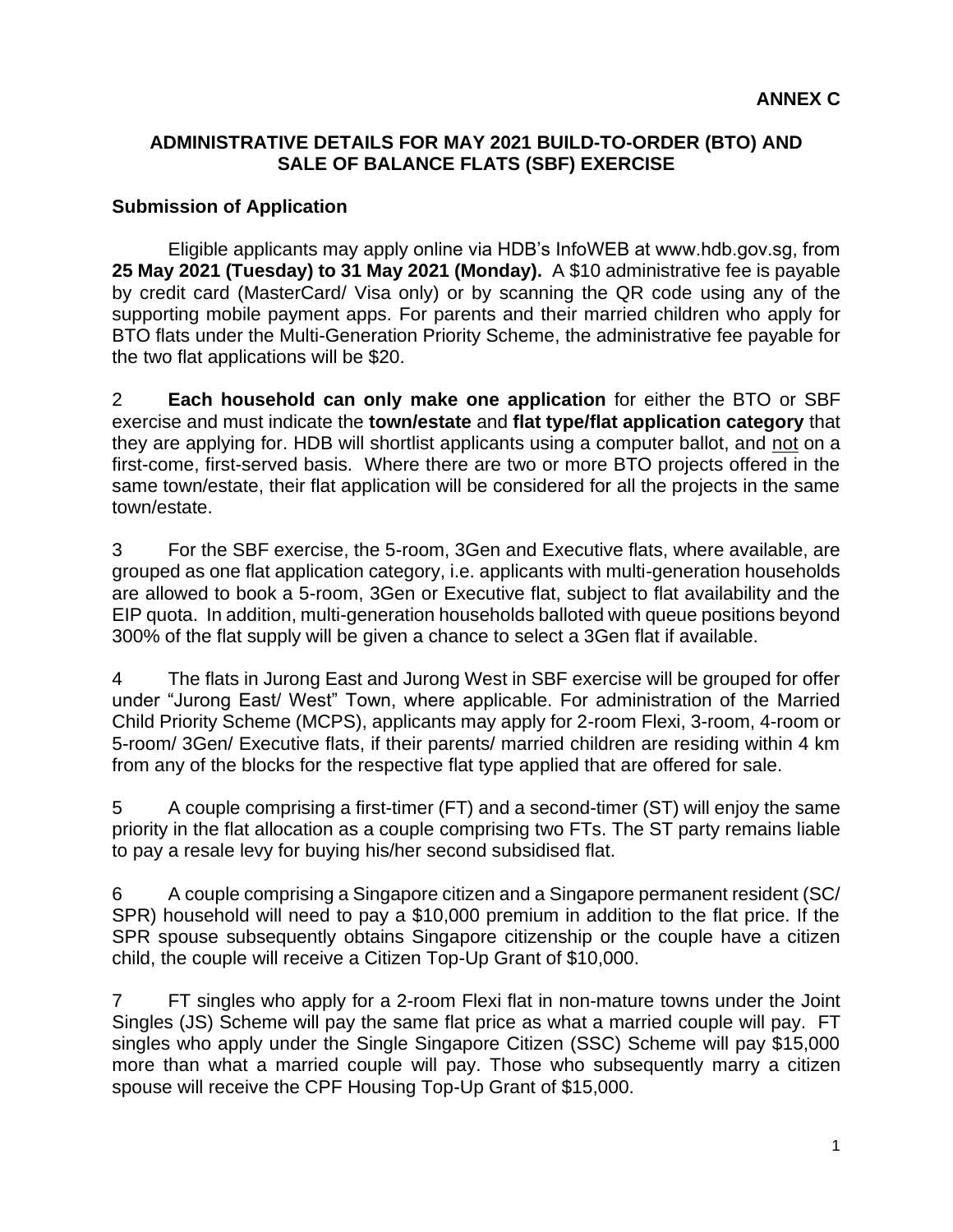## **Allocation of 2-room Flexi Flats**

8 At least 40% of the 2-room Flexi flat supply in each BTO project (minimum 100 units) will be made available to the seniors aged 55 or above. Under the Senior Priority Scheme (SPS), half of this quota will be set aside for seniors who apply for a flat within 4 km of their current home or within 4 km of their parents/ married child's home. The remaining units will be offered to non-seniors.

9 For 2-room Flexi flats in the non-mature towns offered in a BTO exercise, at least 20% of the non-senior flat supply will be set aside for FT families, up to 30% for ST families, and up to 50% for non-senior singles. Any quota not taken up by families will be taken up by singles. Eligible families applying for a 2-room Flexi flat on a 99-year lease can also apply for the priority schemes, viz. the Parenthood Priority Scheme (PPS), Married Child Priority Scheme and Assistance Scheme for Second-Timers (Divorced/ Widowed Parents), where applicable.

10 FT singles can only apply for the 2-room Flexi flats on 99-year lease in the nonmature towns. Senior singles can apply for the 2-room Flexi flats on short leases in the non-mature or mature towns.

11 Among the 1,217 units of 2-room Flexi flats offered in the SBF exercise, 228 units have been equipped with elderly-friendly fixtures/ fittings or sold on short lease at initial BTO launch. They are offered only to elderly applicants, on a short lease of between 15 and 45 years (in 5-year increment).

12 The remaining 989 units are offered on a 99-year or balance lease, or on a short lease of between 15 and 45 years.

- a) At least 40% of the flat supply will be made available to the elderly, and half of this quota will be set aside for elderly who apply for a unit within 4 km of their current flat or private residential property or within 4 km of their parents/ married child's flat or private residential property under the SPS. The remaining units will be offered to non-elderly applicants.
- b) For SBF flats in non-mature towns, these will also be opened to eligible singles. At least 90% and up to 5% of the non-elderly flat supply will be set aside for FT families and ST families respectively, while up to 5% will be set aside for singles. For SBF flats in the mature towns/estates, at least 95% and up to 5% of the non-elderly flat supply are set aside for the FT and ST families respectively.
- c) HDB conducts a balloting of the flat applications received and issues queue numbers up to 300% of the flat supply. Where the flat supply is less than 34 units and there are more elderly and FT families than the flat supply, elderly and FT families will be shortlisted within 100% of the flat supply and thereafter, there may be ST families and non-elderly singles shortlisted depending on the balloting.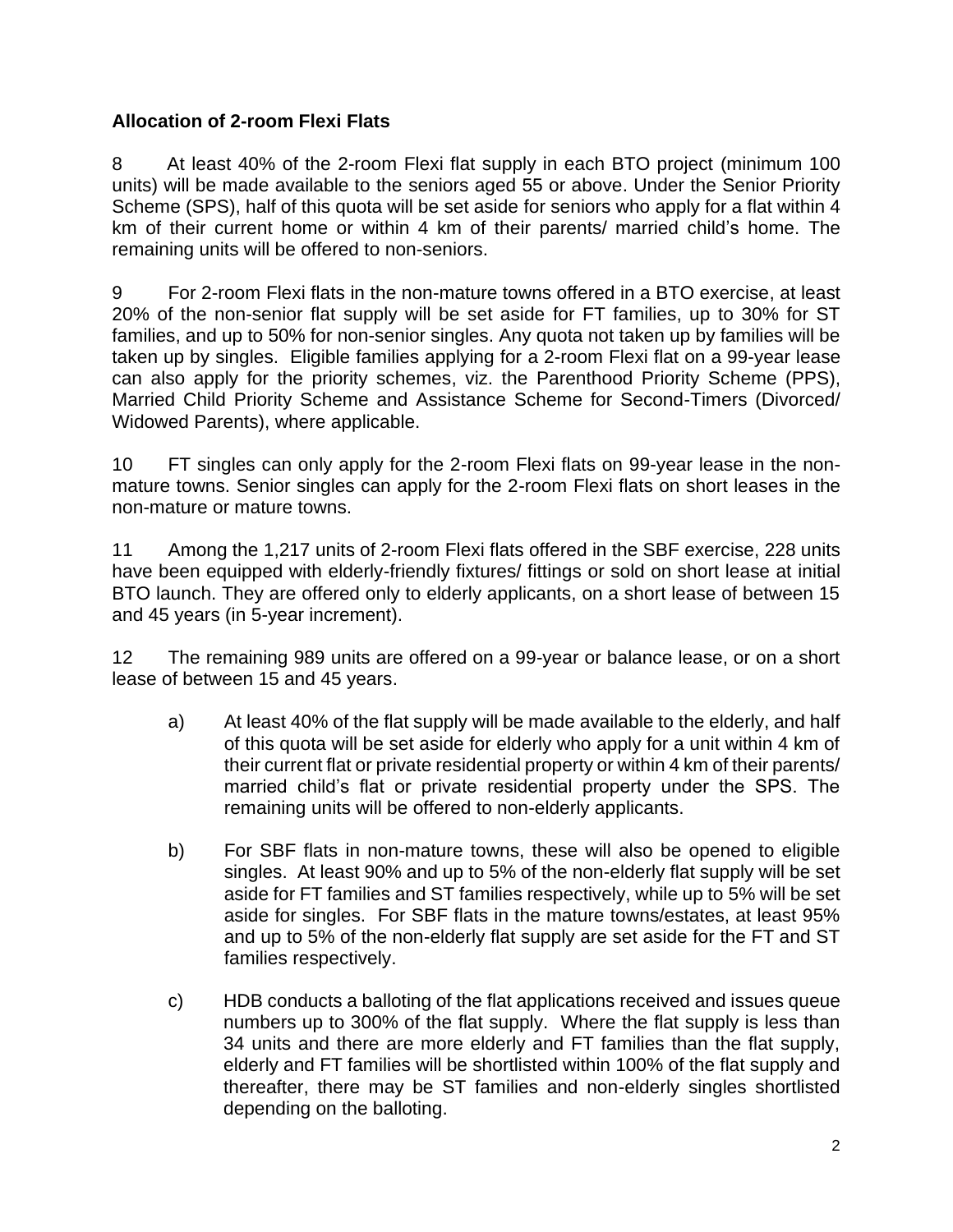## **Allocation of 3-room and Bigger Flats**

13 For BTO flats in mature towns/estate, i.e. Bukit Merah and Geylang, at least 95% of the public flat supply will be set aside for FT families. For BTO flats in non-mature town in Tengah and Woodlands, at least 70% (3-room flats) and 85% (4-room and 5-room flats) of the public flat supply will be set aside for FT families. Up to 30% (3-room flats) and 15% (4-room and 5-room flats) of the public flat supply will be set aside for ST families. Out of the 30% quota (3-room flats) for ST families, 5% will be set aside for STs who are divorced or widowed with children aged 18 or below under the ASSIST.

14 Under the PPS, 30% of the BTO flats will be set aside for FTs who are married couples with a SC child aged 18 or below or expecting a SC child.

15 HDB will set aside at least 95% of the SBF flat supply for FT families and up to 5% for ST families. HDB conducts a balloting of the flat applications received and issues queue numbers up to 300% of the flat supply. Where the flat supply is less than 20 units and there are more FT families than the flat supply, FT families will be shortlisted within 100% of the flat supply and thereafter, there may be ST families shortlisted depending on the balloting.

## **Income Ceiling**

16 The monthly household income ceilings for the various flat types are set out in Table C(1) and C(2). Please visit [HDB InfoWEB](https://www.hdb.gov.sg/residential/buying-a-flat/new/eligibility) for the details on the eligibility conditions.

| <b>BTO Projects</b>     | Table $Q(T)$ . Moonig Johnnyo Tor May 2021 BTO EAGROOD<br>2-room Flexi |               |          |          |          |
|-------------------------|------------------------------------------------------------------------|---------------|----------|----------|----------|
|                         | <b>Short Lease</b>                                                     | 99-Year Lease | 3-room   | 4-room   | 5-room   |
| Telok Blangah Beacon    |                                                                        |               | \$14,000 | \$14,000 |          |
| MacPherson Weave        | \$14,000                                                               | \$7,000       | \$14,000 | \$14,000 |          |
| Garden Bloom @ Tengah   | \$14,000                                                               | \$7,000       |          | \$14,000 | \$14,000 |
| <b>Woodgrove Ascent</b> | \$14,000                                                               | \$7,000       | \$7,000  | \$14,000 | \$14,000 |

#### **Table C(1): Income Ceilings for May 2021 BTO Exercise**

#### **Table C(2): Income Ceiling for May 2021 SBF Exercise**

| <b>Flat Application Category</b> |                                | <b>Monthly Household Income Ceiling</b> |                              |  |  |
|----------------------------------|--------------------------------|-----------------------------------------|------------------------------|--|--|
|                                  |                                | <b>Non-Mature Towns</b>                 | <b>Mature Towns/ Estates</b> |  |  |
| 2-room Flexi                     | Short Lease                    | \$14,000                                | \$14,000                     |  |  |
|                                  | 99-year Lease/ remaining lease | \$7,000                                 | \$7,000                      |  |  |
| 3-room flat                      |                                | \$7,000 or \$14,000^                    | \$14,000                     |  |  |
| 4-room flat                      |                                | \$14,000                                | \$14,000                     |  |  |
| 5-room flat/ Executive flat*     |                                | \$14,000                                | \$14,000                     |  |  |
| 3Gen flat*                       |                                | \$21,000                                | \$21,000                     |  |  |

Note: \* Executive flats are offered with 5-room and 3Gen flats under one application category.

^ There are 3 units of 3-room flats with income ceiling of \$14,000. These are:

a) Punggol – Waterfront I @ Northshore (2 units) & Waterfront II @ Northshore (1 unit)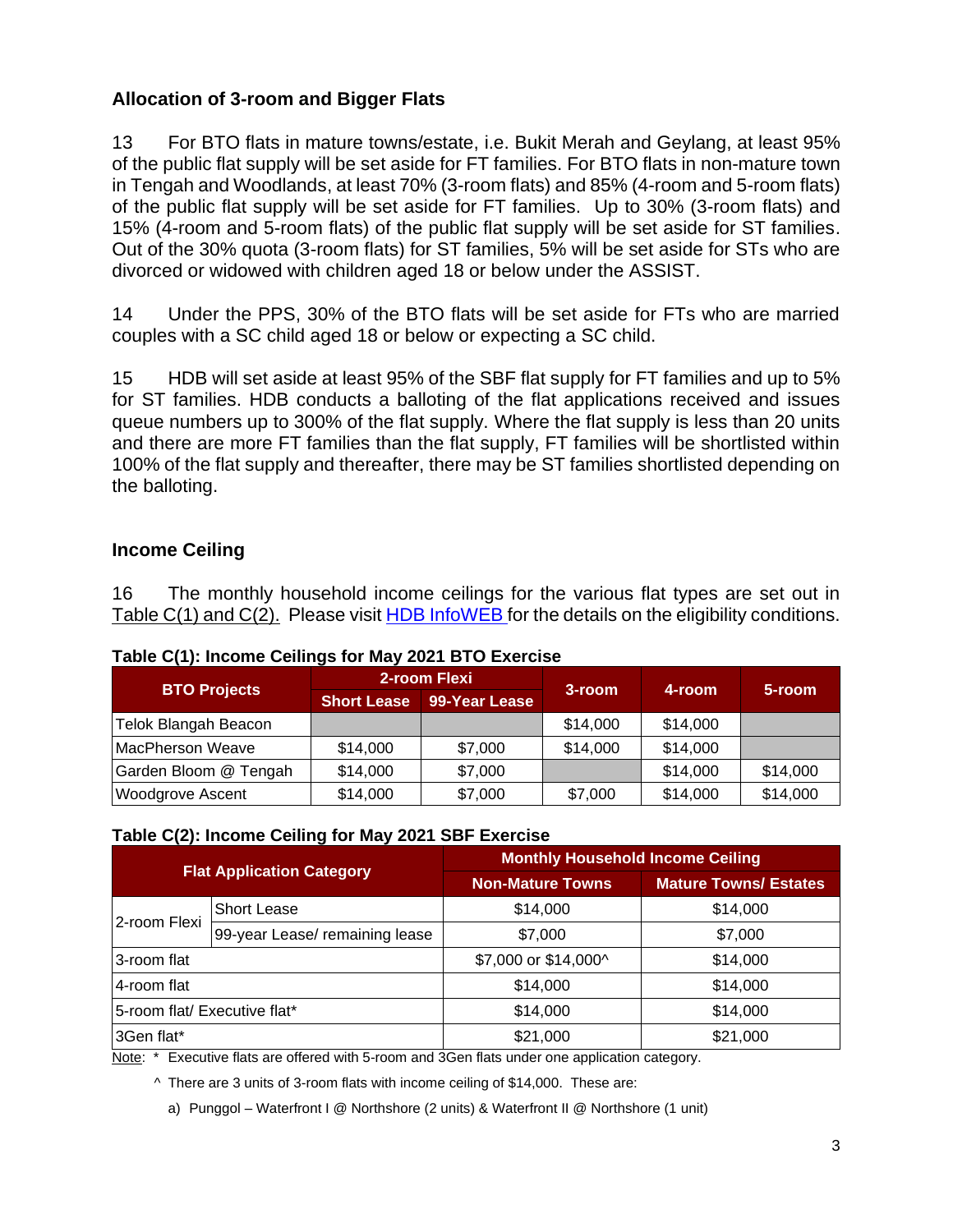## **Enhanced CPF Housing Grant (EHG)**

17 FT families with an average gross monthly household income of not more than \$9,000 can enjoy an EHG of up to \$80,000, if the flat can last the buyers and their respective spouse to the age of 95; otherwise, the EHG will be pro-rated. Similarly, FT singles with an average gross monthly income of not more than \$4,500 can enjoy an EHG of up to \$40,000. Please visit [HDB InfoWEB](https://www.hdb.gov.sg/cs/infoweb/residential/buying-a-flat/new/schemes-and-grants/cpf-housing-grants-for-hdb-flats/firsttimer-applicants) for the eligibility conditions.

18 Eligible FT couples who are full-time students or National Servicemen, or have completed their studies or National Service in the last 12 months before their flat application may defer the income assessment for EHG and HDB housing loan till just before key collection.

19 If the EHG amount a FT household is eligible for exceeds 95% of the published price of the flat they have booked, they must pay 5% of the price using their own CPF and/ or cash savings; the balance price can be covered by the EHG. Any excess EHG amount can be used to pay for the additional payment required of singles and SC/SPR households and items under the Optional Component Scheme, or credited into their CPF Special Account (SA)/ Retirement Account and Medisave Account.

## **Step-Up CPF Housing Grant**

20 ST families who:

- (a) Live in subsidised 2-room flats in the non-mature towns and have met the minimum occupation period, or
- (b) Live in public rental flats

may apply to buy a 2-room Flexi flat<sup>1</sup> or 3-room new flat in the non-mature towns and enjoy a Step-Up CPF Housing Grant of \$15,000. Please visit [HDB InfoWEB](https://www.hdb.gov.sg/residential/buying-a-flat/new/schemes-and-grants/cpf-housing-grants-for-hdb-flats/secondtimer-applicants) for the eligibility conditions.

### **Priority Schemes for 2-room Flexi to 5-room Flats**

- 21 BTO applicants who meet the respective eligibility conditions may apply for:
	- a) Third Child Priority Scheme a quota of 5% of flat supply.
	- b) Married Child Priority Scheme a quota of up to 30% of the flat supply for FT families, and up to 15% of the flat supply for ST families. Applicants need to have parents/ married child who live within 4 km from any of the blocks on offer which have the flat type that the applicants are applying for. First priority is given to those who apply for a flat to live together with their parents/married

<sup>&</sup>lt;sup>1</sup> Applicable only to ST families living in public rental flats.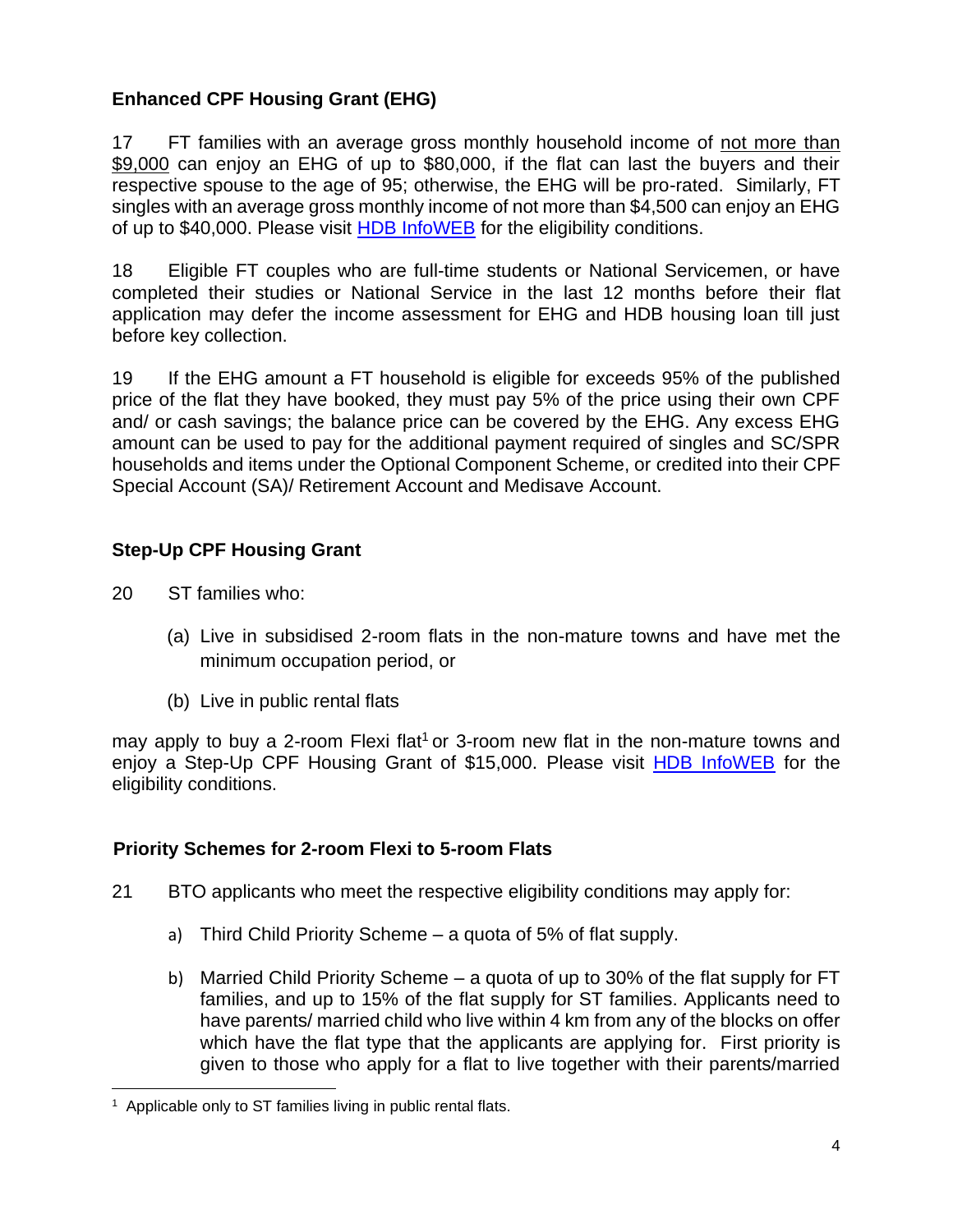child, or parents who own a flat in a mature town/estate and apply for a flat in a non-mature town to live near their married child.

- c) Multi-Generation Priority Scheme (MGPS) up to 15% of the 2-room Flexi and 3-room flats in a BTO project (minimum 20 units each) for parents and the same number of 2-room Flexi and bigger flats in the same project for their married child.
- d) Tenants' Priority Scheme (TPS), which is applicable only to 2-room Flexi and 3-room flats.

As regards the relocation/ resettlement cases, Grassroots Organisation (GRO) Scheme and acquisition by Singapore Land Authority (SLA), eligible applicants need a recommendation from the relevant authorities. There is a quota of 10% shared by applicants under the TPS, relocation/resettlement, Selective En bloc Redevelopment Scheme, SLA's acquisition and rental flat tenants emplaced on the Fresh Start Housing Scheme.

22 The above priority schemes are applicable to SBF applicants as well, except for MGPS.

### **Additional Ballot Chances**

23 Additional ballot chances will be accorded to FT families who have been unsuccessful for two or more BTO applications for 2-room Flexi or bigger BTO flat in the non-mature towns, when they apply for a 2-room Flexi or bigger BTO flat in the nonmature towns.

#### **Non-Selection of Flat**

24 FT families who do not book a flat on two occasions even though there are flats available will have their subsequent flat applications for a 2-room Flexi to 5-room flat moved to the ST category for one year. If they continue not to book a flat on another two occasions after they have been moved to the ST category, they will remain in the ST category for another year. All other applicants who do not book a flat on two occasions will not be able to apply for a flat (including a Community Care Apartment) in the subsequent public sales exercises for one year.

#### **Selection of Flats**

25 Applicants' queue positions to book a flat are determined by computer balloting. HDB will shortlist BTO and SBF applicants for up to 300% of the flat supply and inform them of their queue positions in June 2021**.** The rest of the applicants will be informed that they are unsuccessful in their applications.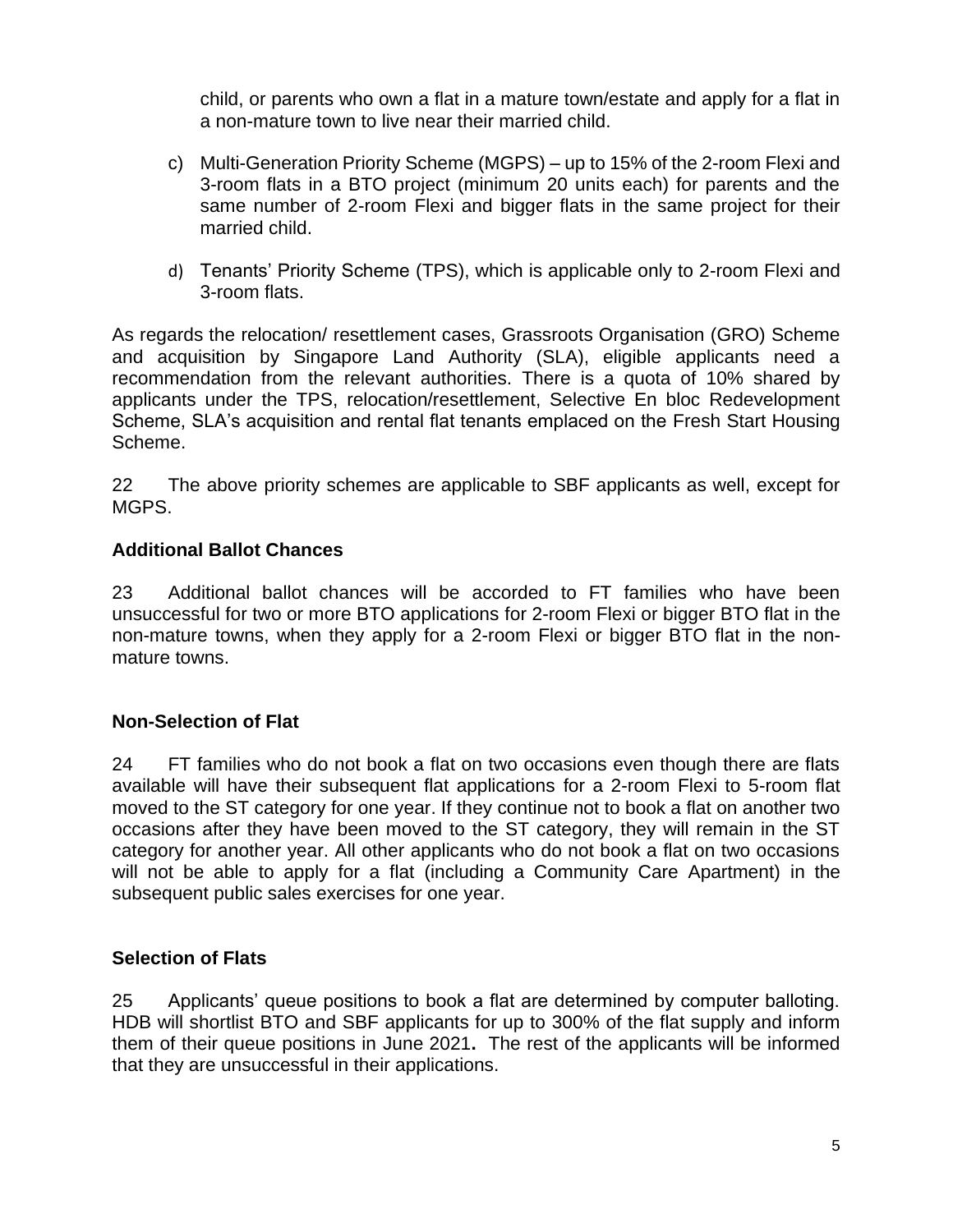26 The selection for the **May 2021 BTO exercise** and **SBF exercise** will commence in **July 2021**.

27 Applicants are invited to book a flat, subject to availability of flats and ethnic quota when their turn is due. They can check the availability of flats and ethnic quota on the HDB Flat Portal before turning up at the HDB Sales Office on the appointed date to book a flat.

28 Applicants with multi-generation families may book a 5-room or 3Gen flat, subject to availability of flats and ethnic quota. Those with queue positions beyond 300% of the 3Gen flat supply will still be invited to book a 3Gen flat, subject to availability of flats and ethnic quota when their turn is due.

29 An option fee of \$500 is payable to book a 2-room Flexi flat, \$1,000 to book a 3 room flat and \$2,000 to book a 4-room, 5-room, 3Gen or Executive flat. The option fee, which forms part of the downpayment, is payable by NETS.

30 Applicants who wish to take out an HDB housing loan for their flat purchase need to produce a valid HDB Loan Eligibility [\(HLE\) letter](http://www.hdb.gov.sg/fi10/fi10321p.nsf/w/HLHDBWhen?OpenDocument) when they book a flat.

31 Applicants without a valid HLE letter when they book a flat will cease to be eligible for an HDB housing loan. They are to make their own arrangements to pay for the flat purchase, including taking a home loan (if necessary) from a financial institution (FI) regulated by the Monetary Authority of Singapore.

# **Signing of Agreement for Lease**

32 HDB will invite flat buyers to sign the Agreement for Lease within four months after they have booked a flat. Buyers who are taking a housing loan from HDB or FI must pay 10% or 20% of the flat price respectively as the downpayment when they sign the Agreement for Lease. The downpayment is payable by CPF savings and/or cash. Flat buyers who take up a housing loan from an FI must produce a Letter of Offer before signing the Agreement for Lease.

33 The following flat buyers may pay half the downpayment under the Staggered Downpayment Scheme (SDS) when they sign the Agreement for Lease:

- a) FT married or fiancé/fiancée couples with at least one party aged 30 or below at the time of the flat application.
- b) Flat owners who right-size to a 2-room Flexi (99-year lease) or 3-room flat in the non-mature towns.

The balance purchase price is payable when the flat is ready for key collection.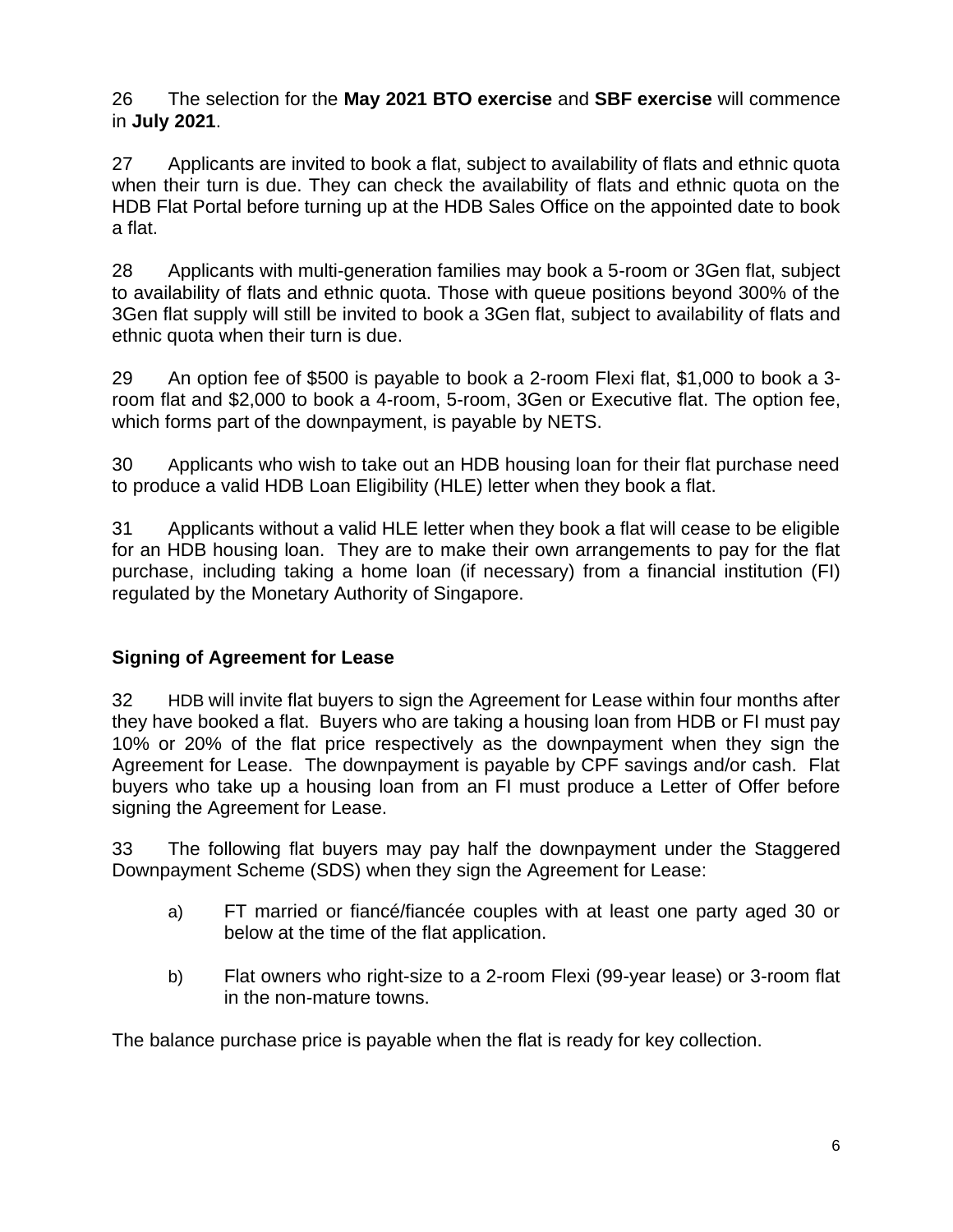34 Flat owners aged 55 and above who right-size to a 2-room Flexi or 3-room flat under construction may defer the downpayment until key collection under the Deferred Downpayment Scheme (DDS). They pay only the stamp fees and legal fees when they sign the Agreement for Lease. At key collection, they pay the full purchase price of the flat less the option fee paid earlier when they have booked a flat.

## **Cancellation of Applicaton After Booking a Flat**

35 Flat buyers who cancel their booked flat before signing the Agreement for Lease will forfeit the option fee. Those who cancel their booked flat after signing the Agreement for Lease will forfeit 5% of the flat price.

36 For flat buyers who cancel their booked flat, they, their spouses/ fiancé/ fiancée and essential occupiers listed in the flat application will be barred for one year from applying for or be included as the essential occupiers in an application to:

- a) Buy a flat from HDB or apply for the EHG.
- b) Apply for a CPF Housing Grant and the EHG when they buy a resale flat;
- c) Buy a unit from property developer under the Design, Build and Sell Scheme or Executive Condominium Housing Scheme.
- d) Buy a resale flat which has been announced for the Selective En bloc Redevelopment Scheme.
- e) Take over an existing flat via an outright transfer if the flat is one that they are not eligible for in (a), (b), (c) or (d).

# **Collection of Keys**

37 Eligible flat buyers of 2-room Flexi (99-year lease) and bigger flats will be able to take an HDB housing loan of up to the full Loan-to-Value (LTV) limit<sup>2</sup> at 90%, if the remaining lease (must be 20 years or more) can cover the youngest buyer to the age of 95. Otherwise, the LTV limit will be pro-rated from 90%, based on the extent that the remaining lease can cover the youngest buyer to the age of 95.

38 Similarly, the total savings in CPF Ordinary Account that can be used for property purchase will depend on the extent the remaining lease of the property (must be 20 years or more) can cover the youngest buyer to the age of 95.

 $2$  The LTV limit refers to the maximum amount of loan a flat buyer can take up, expressed as a percentage of the lower of the purchase price or flat value. The HDB loan amount granted during keys collection takes into consideration of the maximum loan granted in the HDB Loan Eligibility (HLE) letter, as well as buyers' retention of CPF OA up to \$20,000. Upon full utilization of the remaining CPF monies, the actual loan is determined and disbursed during keys collection.